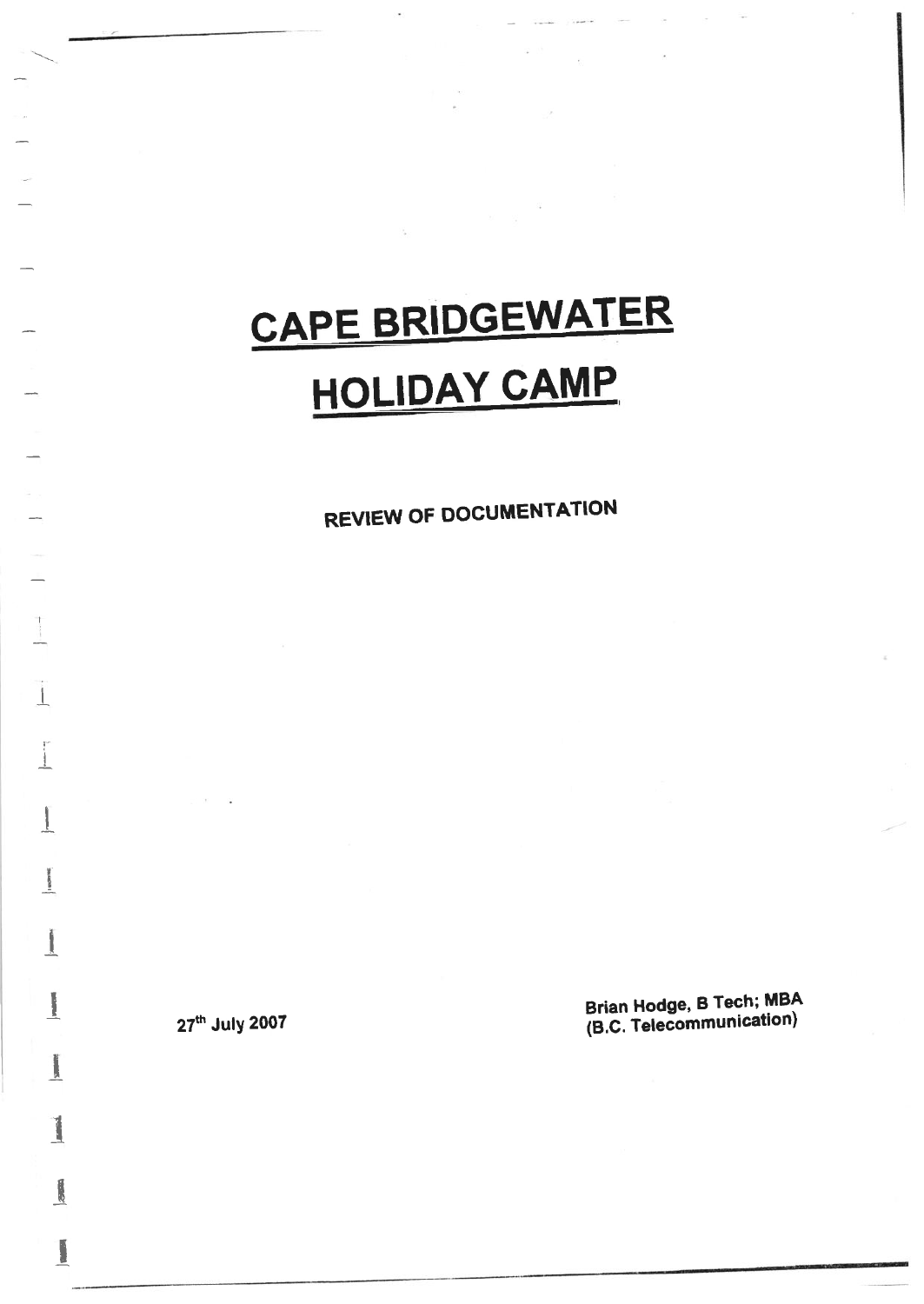# INDEX

| <b>Description</b>             | Page |
|--------------------------------|------|
|                                |      |
|                                |      |
| 2. Testing Systems & Recording |      |
|                                |      |
|                                |      |
|                                |      |
|                                |      |
|                                |      |
| 3. Network Topology            |      |
|                                |      |
|                                |      |
| 4. Network Signalling          |      |
|                                |      |
|                                |      |
| 5. Documentation Review        |      |
|                                |      |
|                                |      |
|                                |      |
|                                |      |
|                                |      |
|                                |      |
|                                |      |
|                                |      |
|                                |      |
|                                |      |

.l

 $\overline{\phantom{a}}$ 

;

 $\overline{a}$ i

I

 $\overline{\phantom{a}}$ 

I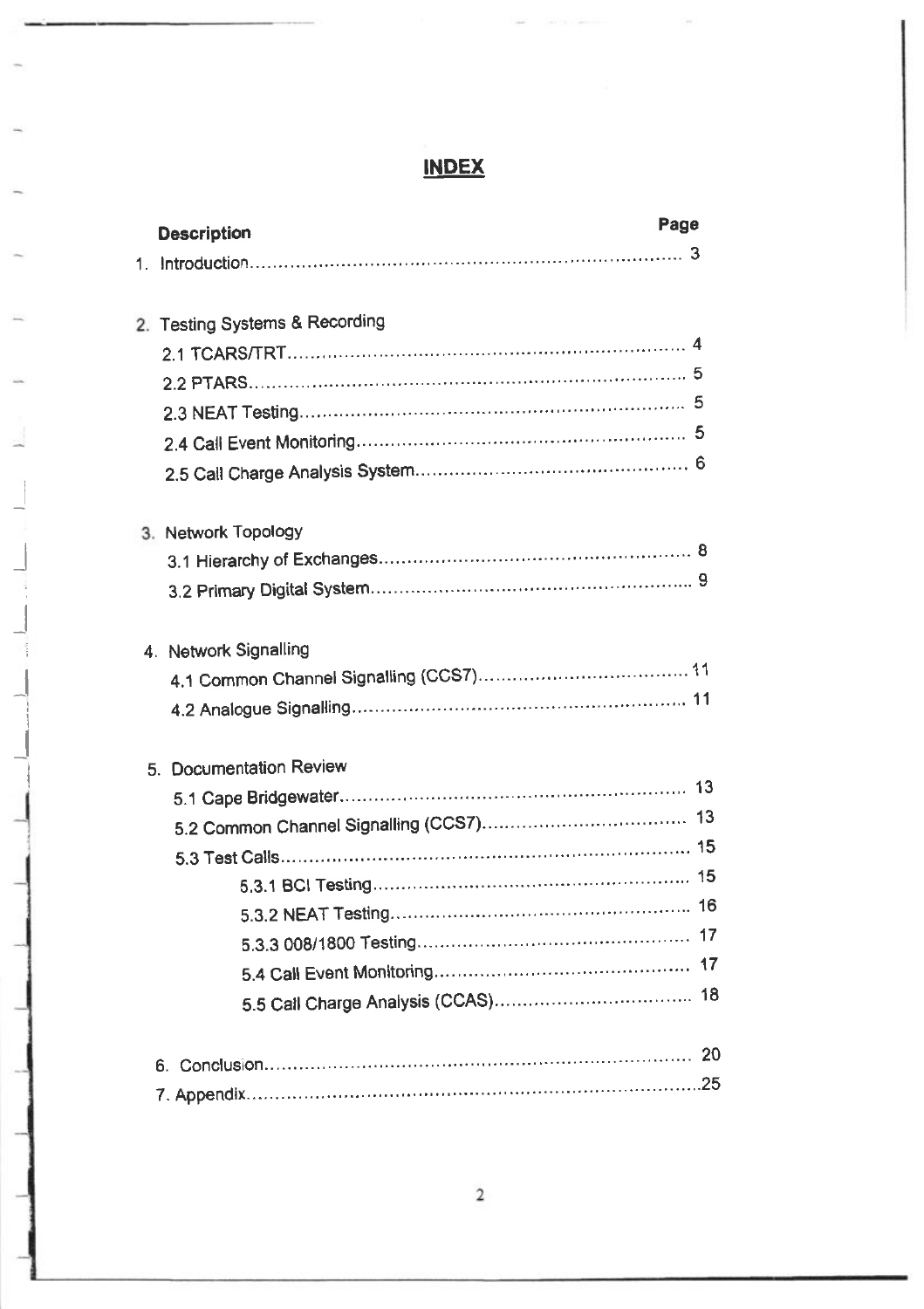# 1. INTRODUCTION

<sup>I</sup>Brian Hodge having over forty years experience in telecommunications as <sup>a</sup> technician, Tech Office, Engineer & Manager (refer appendix 1), has been requested to examine a quantity of documentation relating to the services delivering to the Cape Bridgewater Holiday Camp (CBHC) at Cape Bridgewater.

ln addition, to examine documentation that relate to the testing of services to the CBHC undertaken by Telstra/Telecom Australia and Bell Canada lnternational  $(BCI).$ 

<sup>I</sup>have been requested, based on the personal experience in the field, to comment on the reports, testing technique utilised, and other aspects relating to services delivery to CBHC.

A variety of testing techniques and call reporting systems were employed as the basis for the reports & documents prepared by Telstra/Telecom Australia.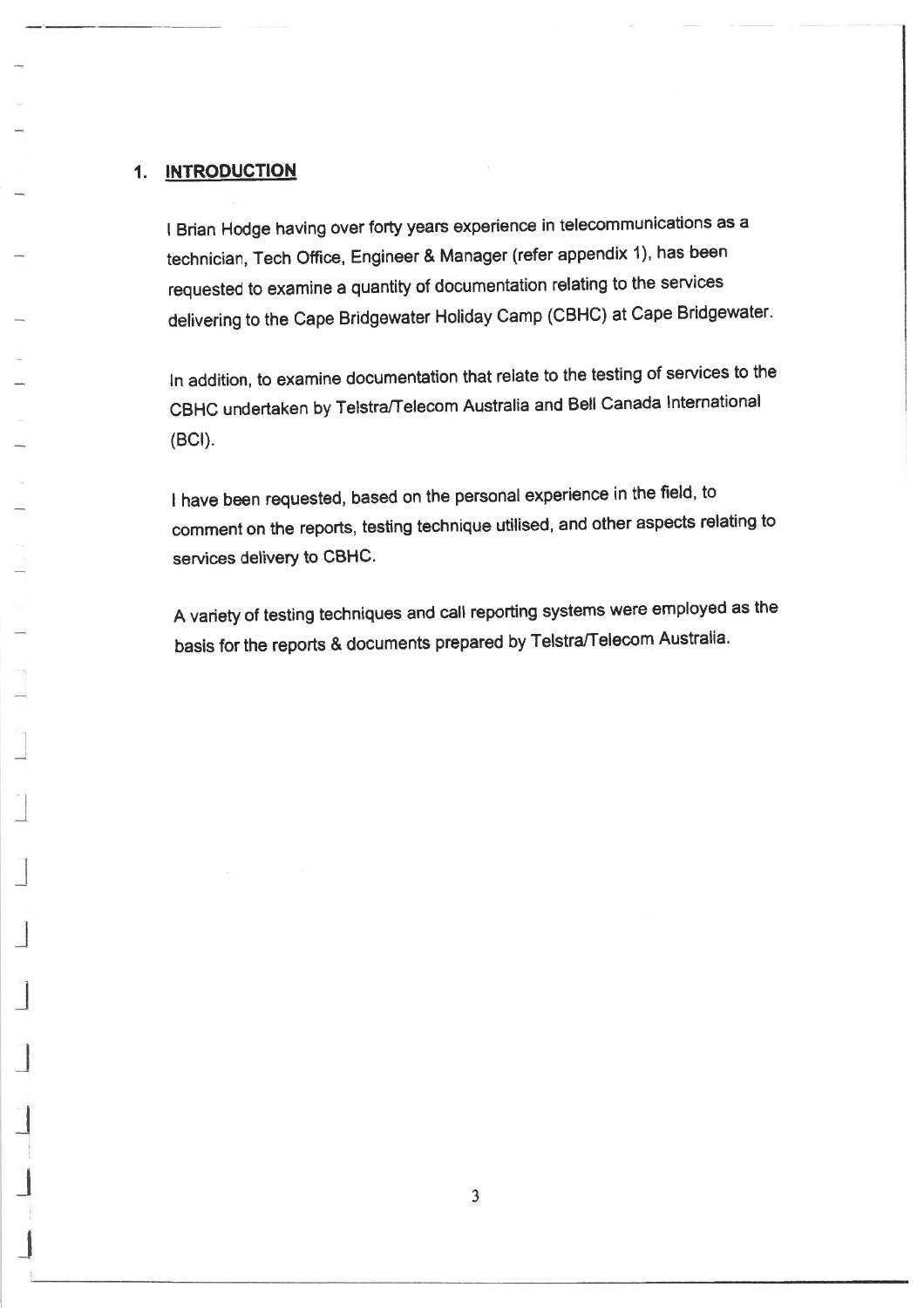# 2. TESTING SYSTEMS & RECORDING

A quantity of testing system were employed & consisted of the following:

## 2.1. TCARS/TRT

The TEST CALL ANSWER RELAY SET is utilised for remotely testing the transmission performance of a telephone circuit in both directions, where the operator controls the tests from one end.

The TCAR set is fitted in the automatic exchange & permanently connected to <sup>a</sup> subscriber number (ie. Fixed test number). The TCAR can therefore be called automatically from an outgoing testing facility (eg Traffic Route Tester - TRT) in any exchange.

The TRT tests are made by dialling a distant exchange (TCAR) number & performing a number of tests. The TRT operate in either of two modes.

- a. Observed service performance runs;
- b. Fault hold & trace runs

 $\overline{-}$ 

 $\rightarrow$ 

 $\rightarrow$ I

 $\overline{\phantom{a}}$ I

 $\overline{\phantom{a}}$ 

The TRT causes the TCAR to respond in a predetermined manner, and appropriate measurements of network performance can be determined.

One purpose of the TCAR is to ensure that the planned transmission losses are within specified limits.

To enable the fully testing cycle to be achieved, the period between seizure & release of the TCAR is a fxed 24 seconds.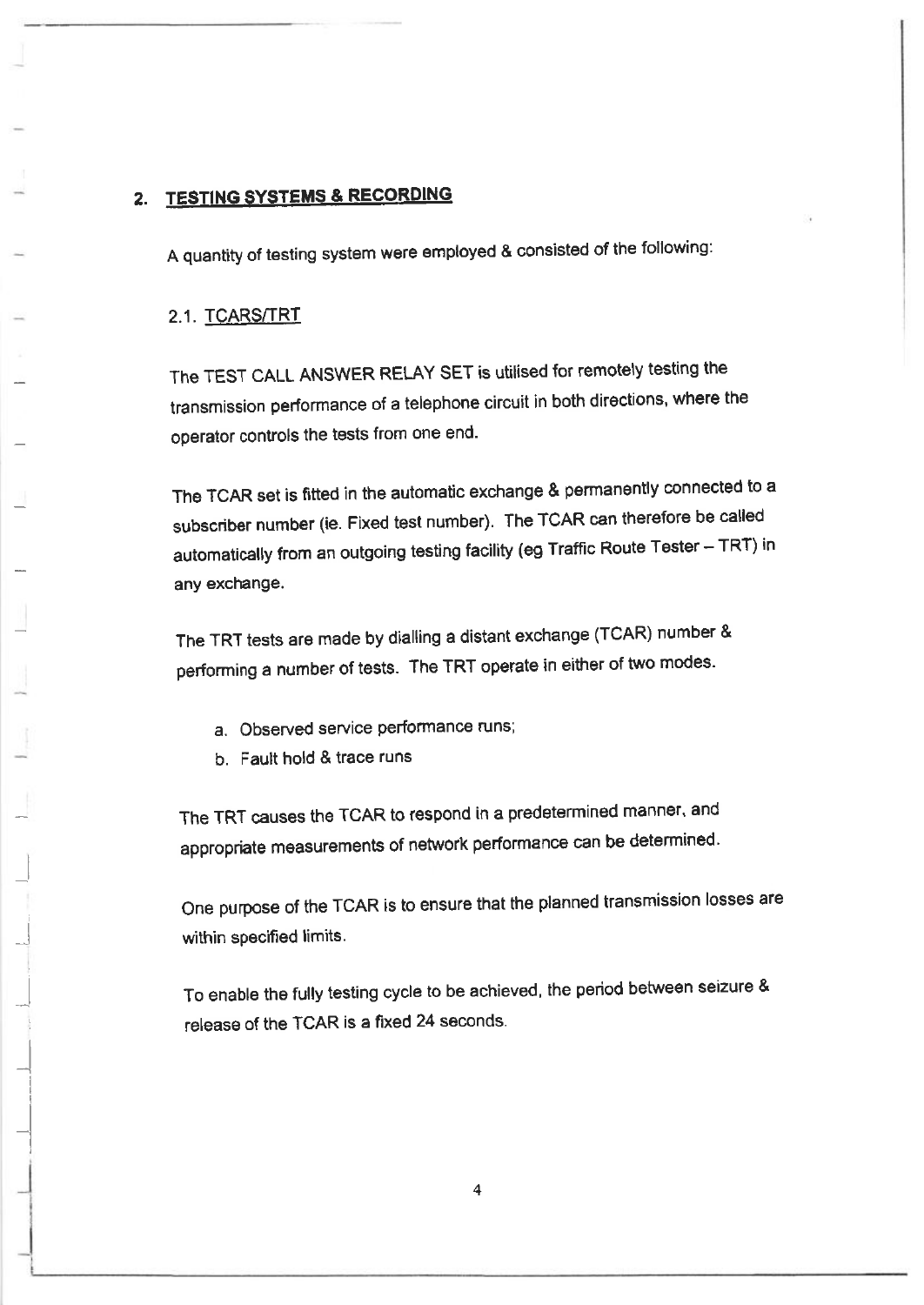# 2.2. PTARS

The portable equivalent to TCARS is the Portable Tone Answer Relay Set (PTARS).

The PTAR is a "Portable' testbox attached to a line location at a'terminating" exchange to provide answer supervision for test calls (refer BCI Addendum Report - Glossary).

As to the PTARs carries out the same functions as TCARS, the seizure release time is equivalent.

# 2.3. NEAT Testing

Netwoft Evaluation and Test System (NEAT) is an Ericsson designed & built testing system.

The system conducts transmissions & continuity tests between dedicated network test units.

"Each test call is held for 100 seconds to conduct transmission test & to detect drop outs" (ref. Telstra doc K35002).

The dedicated Network test unit is connected to the selected test number in the selected exchange line appearance.

Each test call takes 100 seconds to complete (refer K35002).

# 2.4, Call Event Monitoring

l  $\rightarrow$ 

 $-1$ 

Dedicated test equipment (eg. ELMI event recorder) is provided at the customer's premises.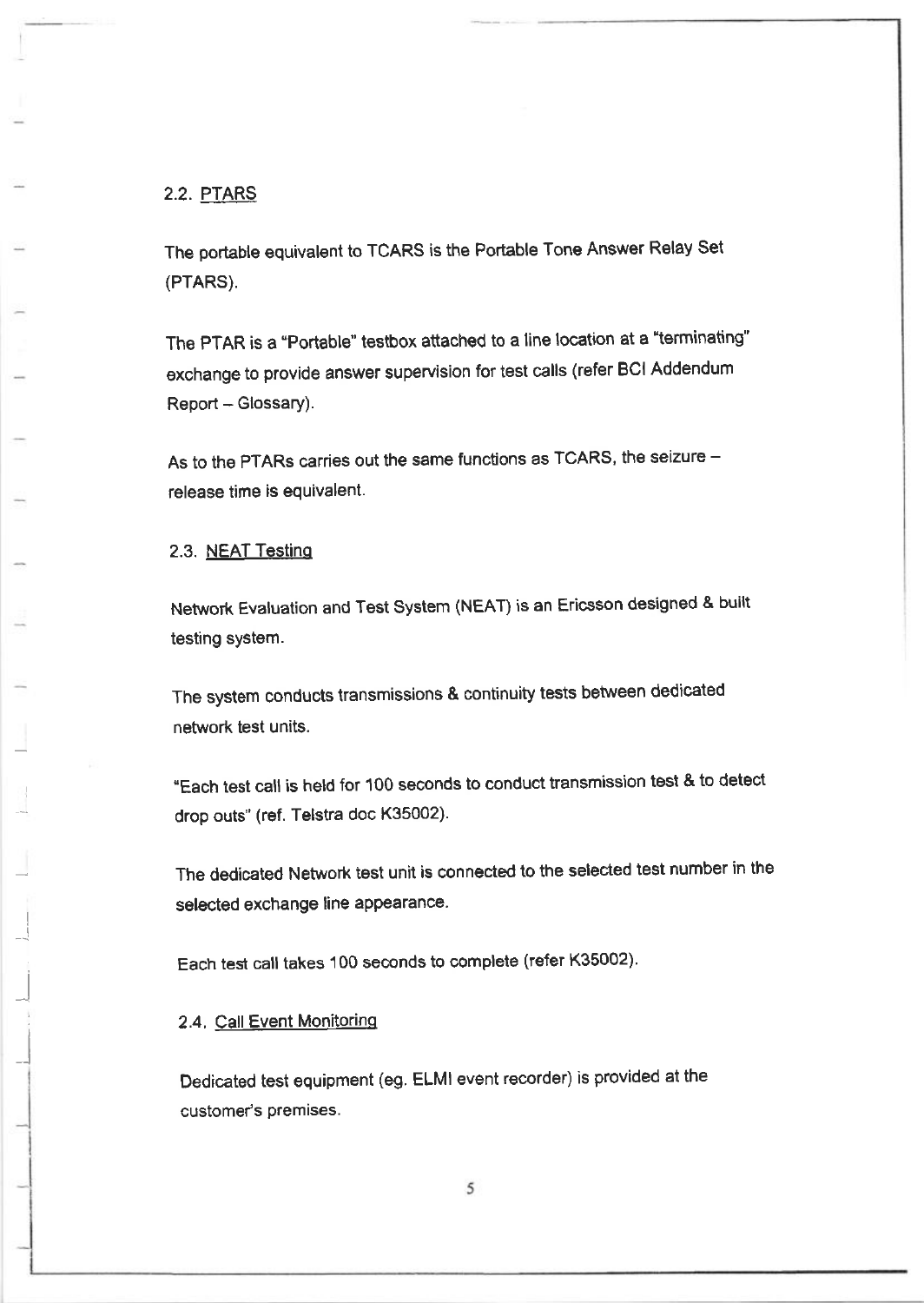Hence, this device records all activities relating to the customer telephone handset such as;

- a.Handsei lift off b.Outgoing call c. No. dialled d.lncoming ring e,Answer time f. Call/handset off duration
- g.Call time

As this device is located at the customers premises, no exchange call data can be recorded.

## 2.5. Call Charge Analysis System

 $\rightarrow$ 

-l

l

 $\overline{\phantom{a}}$ 

The Call Charge Analysis System (CCAS) is not a testing system but a call recording system. lt is primarily used to provide information to enable billing to occur.

The system records & analyses the incoming & outgoing calls specifically:

- a.lncoming call time
- b. Incoming call status (eg. answer or non-answer)
- c. Outgoing call time
- d.Outgoing call dialling
- e.Termination time

This system is associated with the main NoDE or switching exchange (eg. Warmambool - WBOX for Portland & Cape Bridgewater Service area).

However, to prevent unnecessary data capture, short system seizure are not recorded unless three or more digits are dialled.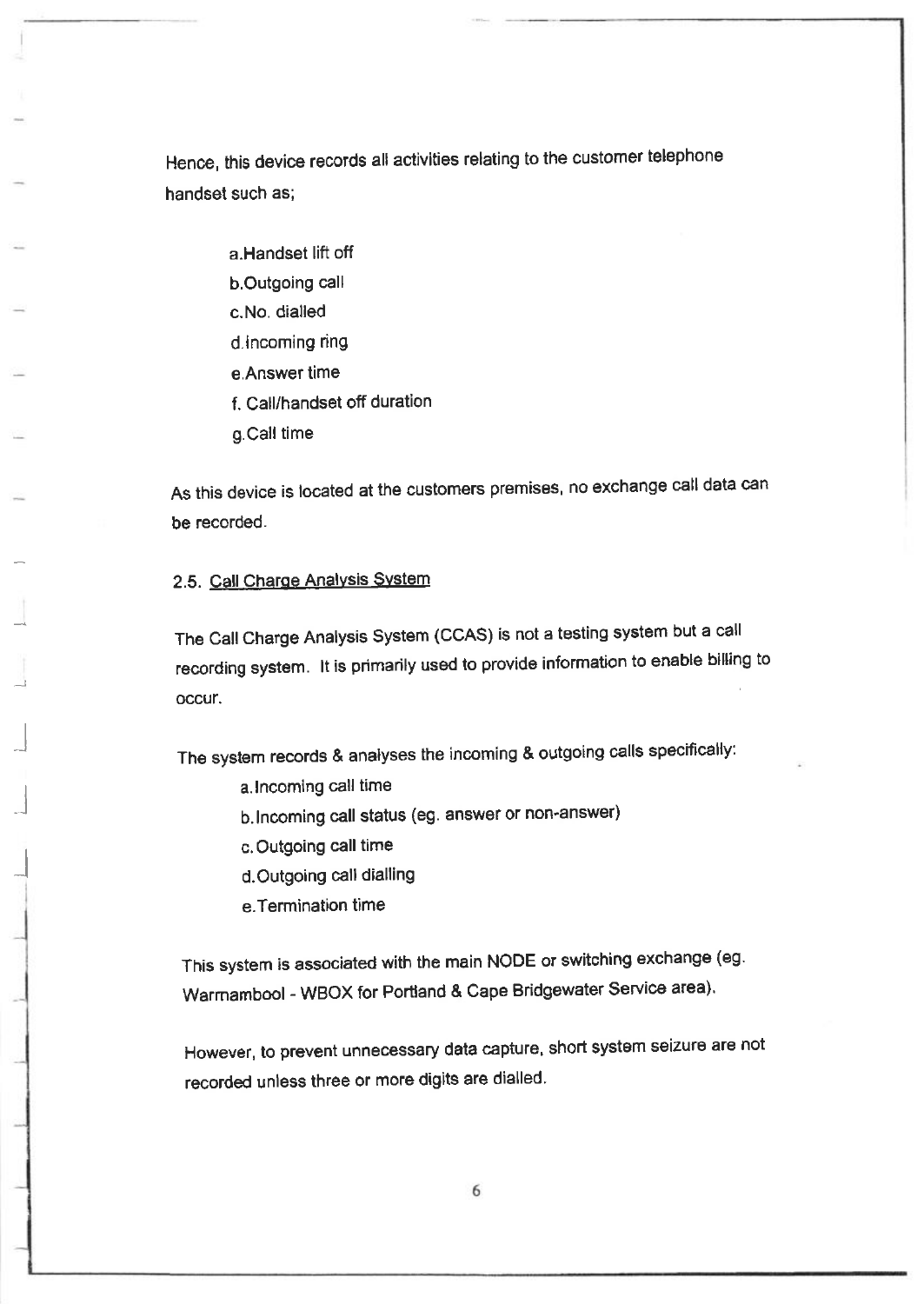This can result in discrepancies between exchanged based (CCAS) data & customer end data (eg. ELMI).

Therefore, "Phantom calls" to the customer services may not be detected or recorded by the CSAS. (Phantom calls are calls generated by the network equipment usually resulting from a fault condition. The call causes an individual customer/subscriber or maybe a group of customers telephone to ring. When answered no calling party exists and maybe dial tone is received or no tone at all)

l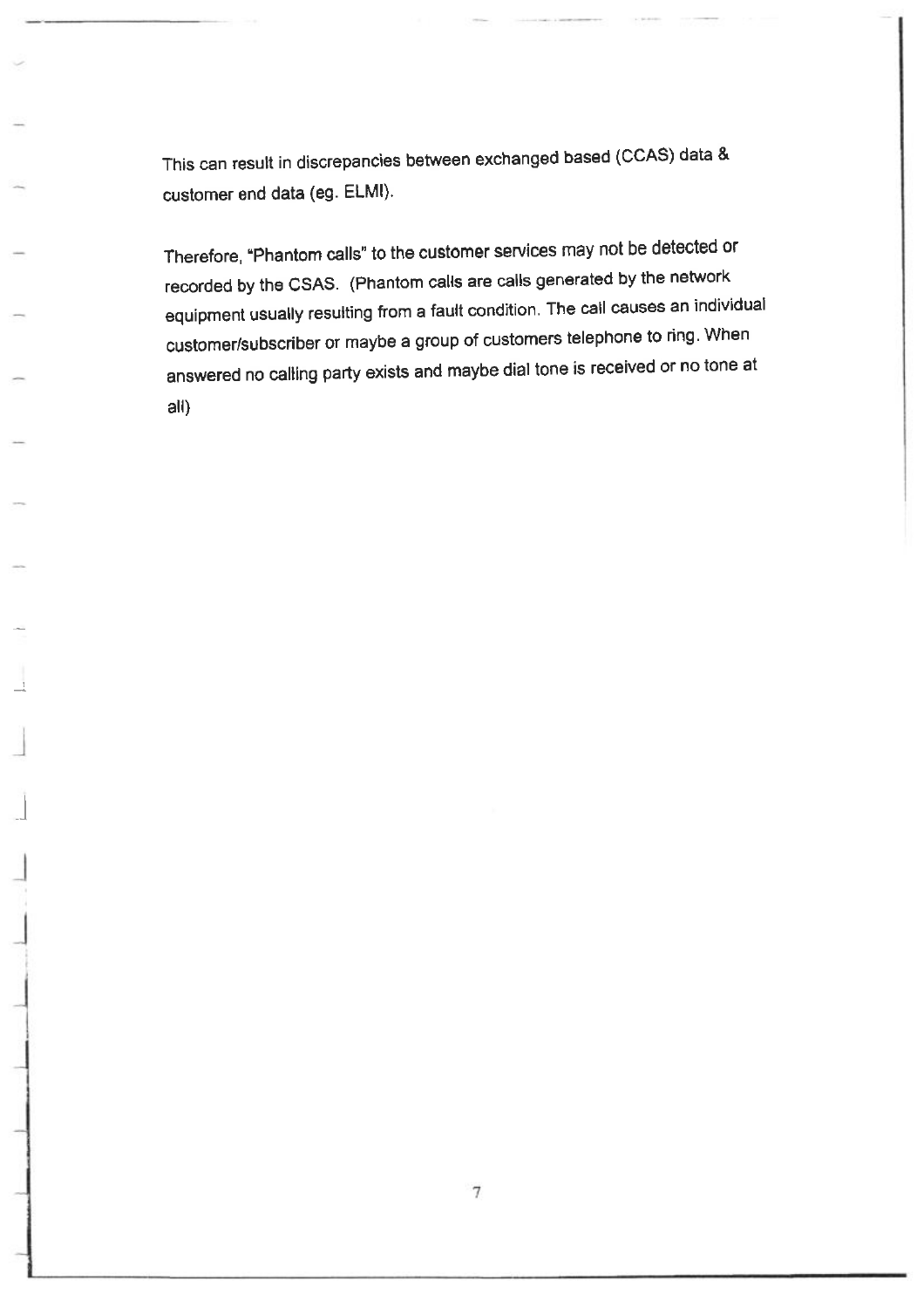#### 3. NETWORK TOPOLOGY

 $\Box$ 

l

3.1. The network is made up of a hierarchy of exchanges. However, the type and selection of the specific connecting equipment depends on the number of customers in a cluster, and the distance of this cluster from the node or terminal exchange



ONE OF SHORE OF COOME FIRE OF MINT

(Refer Telecom Aust, Engineer Development Program, Technical Publication TPH 1176, FlG.13)

customers near the node can be directly connected. smatl group of greater distances can be connected by "Remote subscriber Muhiplexer'' (RSM) (the term RSM was later changed by Telstra to RCM - Remote Customer Multiplexing when the term Subscriber was replaced by Customer. The term RSM has been used in this report as it was the term utilised at the time in question) over a primary digital line system, Large clusters are best served by 'remote switching stage' (RSS).

The RSS equipment being used extensively to make digital SWITCHING available in remote areas.

The RSM being used to make digital SERVICES available in remote areas.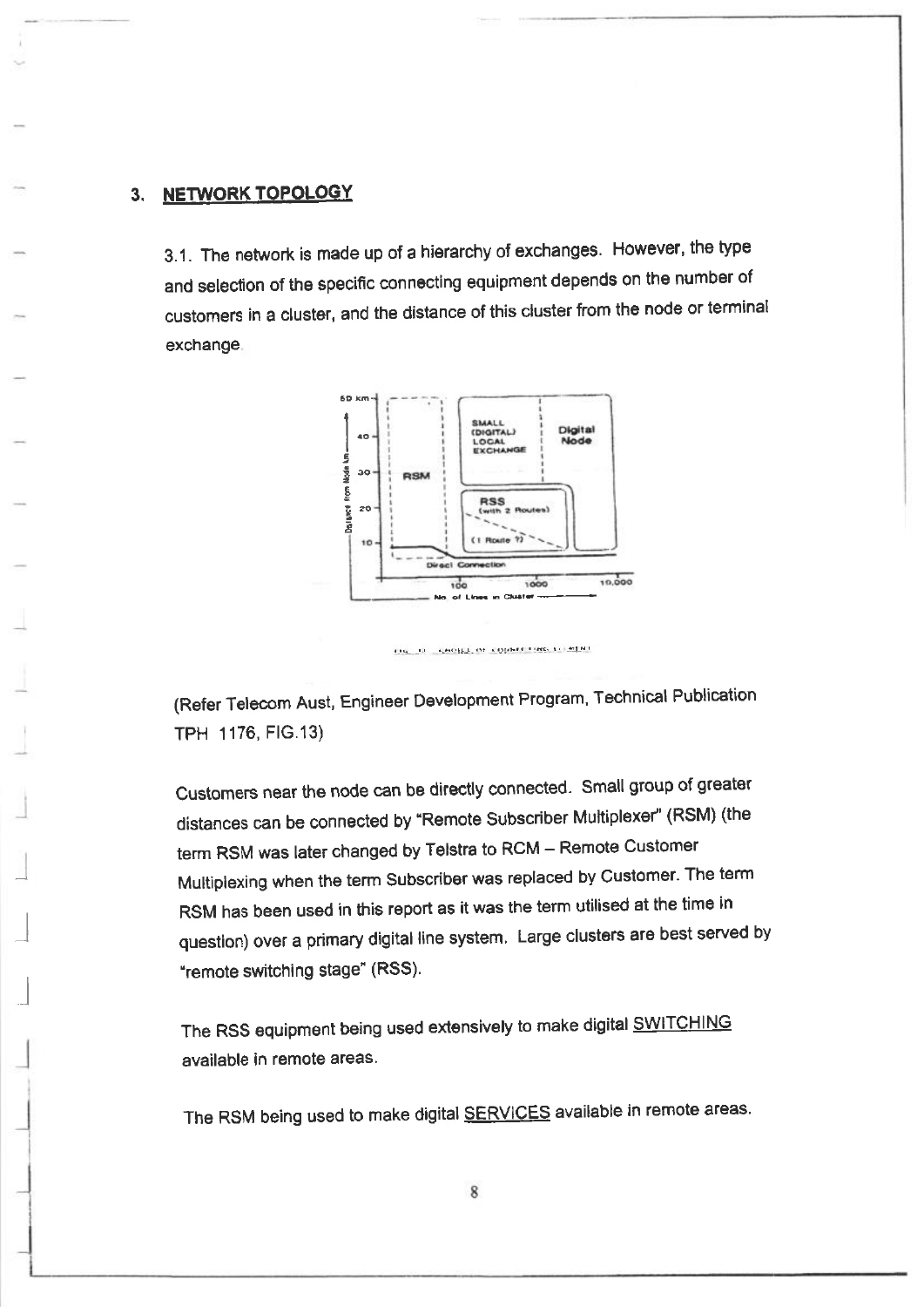The RSM, as the name implies, is a multiplexer connected to a distant termination exchange via a primary\* PCM transmission system. The RSM is NOT an exchange but is a "concentrator" of services. The primary function of the RSM is to:-

a.Provide cunent feed to subscriber line

b,Detection of telephone hook state

c.Sending tones & ringing signal

d.Ring tripping

e.2/4 wire conversion

f. Analogue to Digital conversion

g. Reception of dial pulses

# The RSM DOES NOT

j

 $\Box$ 

 $\Box$ 

\_l

a.Undertake any analysis of the call

b.Carry out network switching

c.Carry out call charging

d.Carry out local call switching

e. Provide service numbers

All of these activities are undertaken in the terminal or network node.

Local calls between subscribers on a RSM result in "trombone trunking' of the call from and to the RSM AFTER switching has occurred.

(trombone trunking is a term used to describe the switching of local call traffic generated by equipment that has no analysis capabilities locally. All calls are immediately trunked to the main or higher exchange for analysis and all local calls are then sent back to the originating system for termination of the call. The path of the call therefore resembles the musical instrument the trombone)

The RSM is a true multiplexer extending a small number of subscriber appearance via a digital 30 channel PCM Link from the terminal switching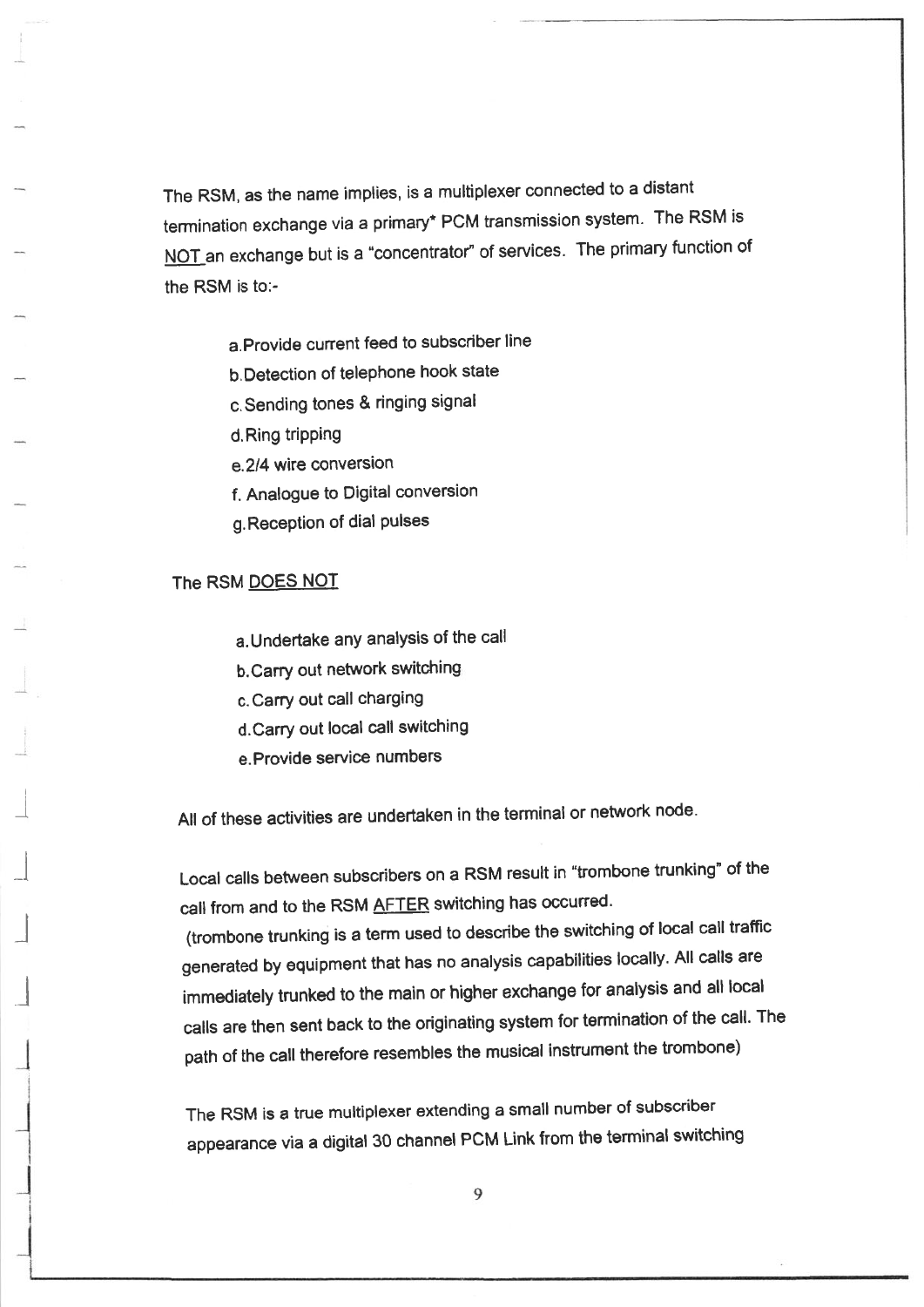exchange to the remote subscriber cluster. (a multiplexer is a means of combining a number of services or circuits typically in multiples of 30, over one operational trunk or Gircuit. The muttiplexer concentrates or condenses the circuits or services into a bearer trunk that enables simplified transmission of the service)

## 3.2. Primary Digital System

 $\overline{\phantom{a}}$ 

 $\overline{\phantom{a}}$ 

Digital Transmission Systems are arranged into a hierarchy of digital application based on equivalent channel capacity. The base application being the primary systems with the equivalent channel capacity of 30 channels.

The input being "voice frequency" (voice frequency is and analogue waveform typically  $200$ hz  $- 3,000$ hz) & output  $2.048$  kbits/sec.

This application operating over typical standard pair cable or radio links.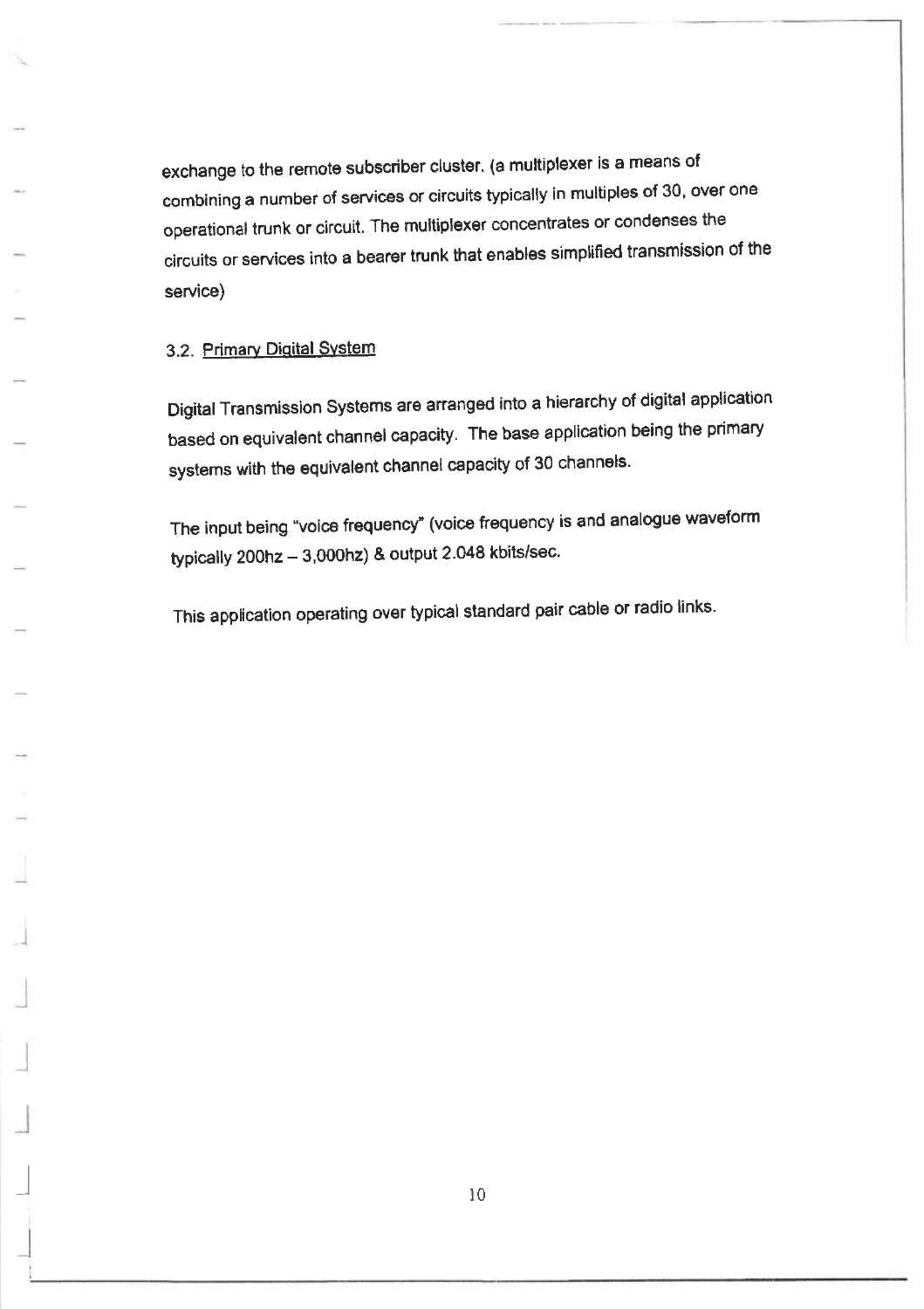# 4. NETWORK SIGNALLING

# 4.1. Common Channel Signalling (CCS 7)

Common Channel Signalling based on CCITT signalling system No. 7 (CCS 7) is used for inter-exchange telephone call signalling within the network.

The ccs network is a packet switch data network designed to provide reliable & speedy transfer of call control and other messages for the telecommunication network.

CCS is also used for non-telephony applications & advanced telephony services, such as network management & services that require translation of the called/calling party identity at centralised databases (eg. billing database). Users of the CCS network are connected at locations known as Signalling Points (SP).

The CCS network is composed of links connecting the nodes known as Signal Transfer Points (STP). Each SP is connected to at least two STP. The STP is also a SP.

Therefore digital exchanges are connected to the CCS via a SP and STP depending on it over hierarchy status.

However only digital systems (eg. switching exchanges & digital nodes) are connected & controlled by the CCS network.

# 4.2. Analogue Signalling

 $\overline{\phantom{a}}$ 

 $\overline{\mathcal{A}}$ 

 $\overline{\mathcal{A}}$ 

I

 $\mathfrak{p}$ 

 $\exists$ 

 $\overline{\phantom{a}}$ 

l

J

Signalling within the analogue network is/was via Multi-Frequency Code & T&G signalling system.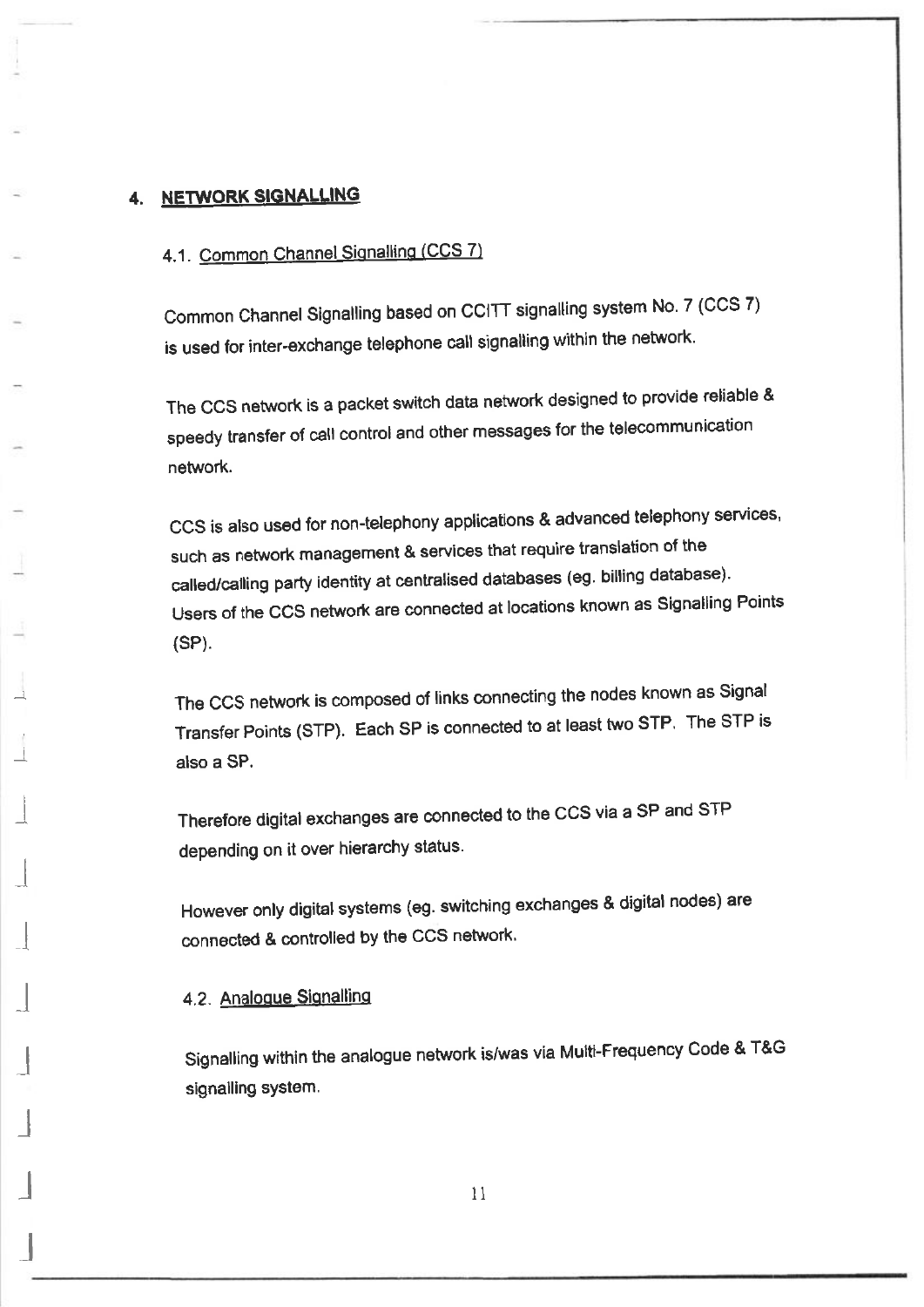The analogue system & the signalling system utilised are/were not connected to the CCS network.

Both the signalling systems had the primary function to transfer called number data through the network to enable **SWITCHING** of the telephone call. (Switching is the functional carried out by the telephone network, based on the calling data or numbers dialled, to direct the call over trunks and circuits to the determined end destination. This switching action can take place through <sup>a</sup> single or multiple exchanges depending on the number dialled and the network infrastructure).

Where no call switching occurs CCS7 system is NOT provided.

-: I .l

 $\overline{\phantom{a}}$ 

\_l

 $\overline{\phantom{a}}$ 

\_l

I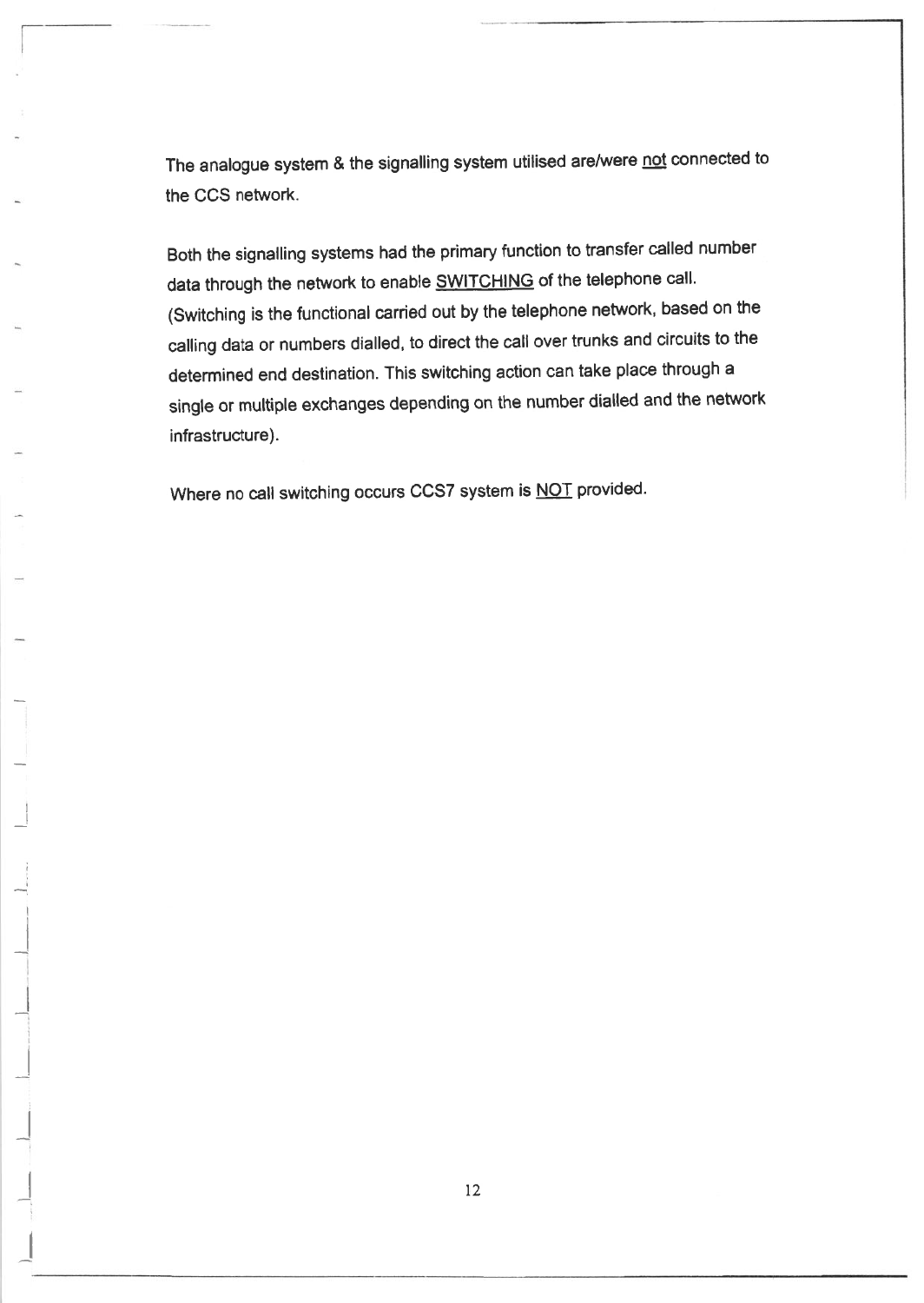## 5. DOCUMENTATION REVIEW

I 1

> A quantity of documentation relating the testing of the service to and from the Cape Bridgewater area was examined. The documents related to the specifics of the test reported to have been undertaken as well as the call charge reports associated with services at Cape Bridgewater Holiday Camp.

A quantity of Telstra, Austel, Bell Canada lnternational Reports were examined during the process. However the examination was by no means limited to the documents mentioned. Other Telecom Australia/Telstra documents were also examined as necessary to assist in the process.

#### 5.1. Cape Bridgewater

The system located at Cape Bridgewater is a Remote Subscriber Multiplexer (RSM). This is NOT an exchange and as such DOES NOT:

a.Switch call traffic

b.Analyse call data (eg numbers)

c.Carry out call metering

d. Provide any network intelligence

e. Provide any subscriber monitoring.

As such the "number range" allocated to Cape Bridgewater resides at the Portland exchange. Numbers are therefore allocated at Portland & 'extended' to Cape Bridgewater. Multiplexing a number of services over single transmission bearer using PCM technology, is the method of delivery of services to Cape Bridgewater RSM.

Therefore TCARS/PTAR connected to the test number 055 267 211 are within the Cape Bridgewater number range BUT this is physically located as part of the Portland exchange. The RSM has NO number range, this being allocated at the "parent" exchange (ie. Portland). (Thls is verified in document N00005 (A63152) paragraph  $2+6.$ )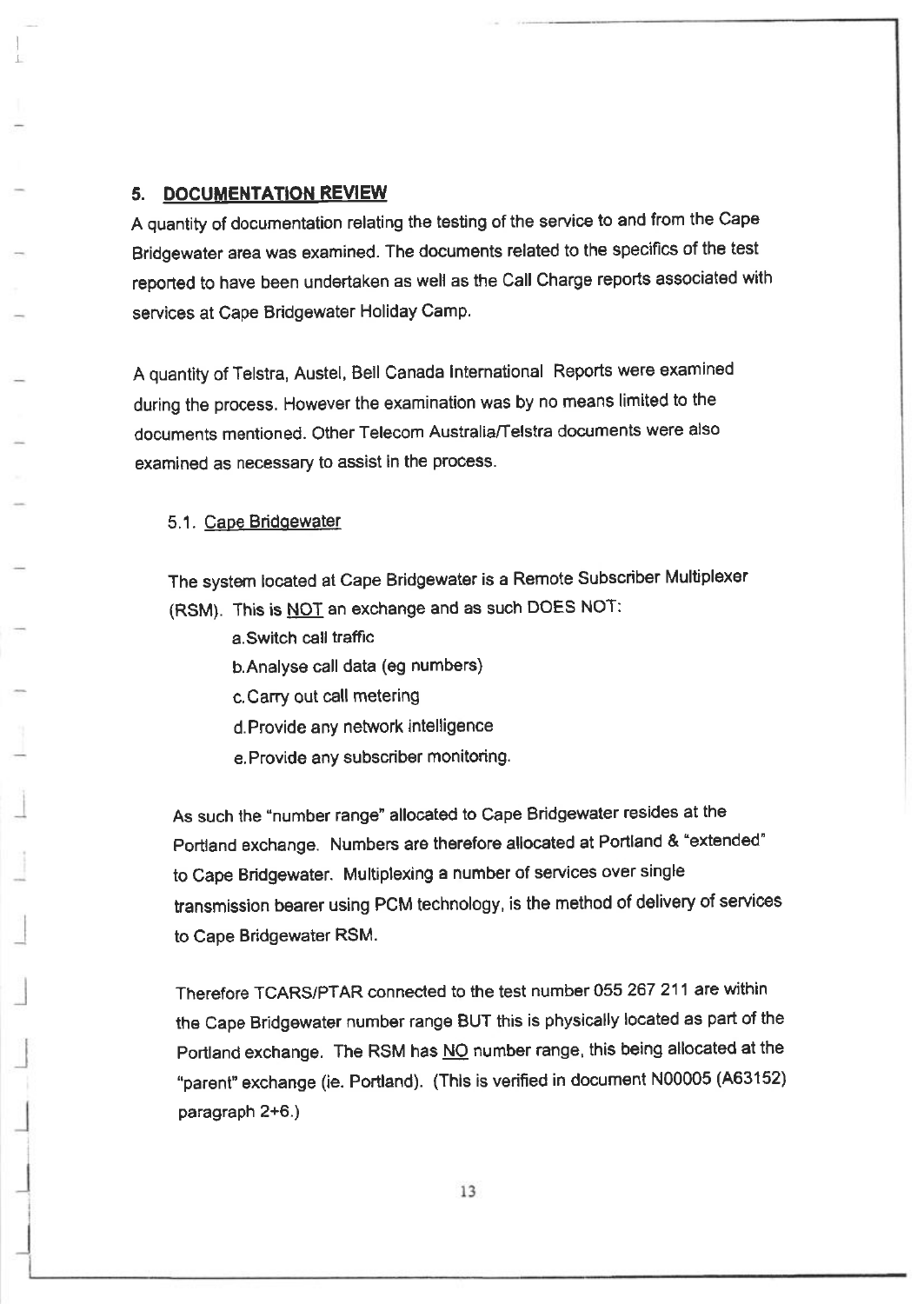# 5.2. Common Channel Signalling (CCS7)

L

\_1

Common Channel Signalling No.7 DOES NOT appear or function at Cape Bridgewater RSM. As no switching, analysis, or billing take place CCST is not required.

However a similar signalling system operates on the PCM multiplexing transmission system between Portland & Cape Bridgewater **BUT** is NOT connected to or forms any part of the CCS network'

The purpose of this signalling link to maintain a functional transmission & multiplexing system.

Document K04555 paragraph 4 indicate that CCS 7 was only used to monitor calls to Portland via the Warrnambool node (agin 1993/94).

During the CCS7 network monitoring process, no calls within the Portland area were observed (refer Telstra document K04555 - CCS7 at time 1994, was only utilised on calls from Warrnambool AxE to Portland Axe, NOT during locals within the Portland area) . lndicating that the CCST network monitoring undertaken **DID NOT** take place in Portland, nor Cape Bridgewater systems or equipment.

As the CCS network transists the call through the network no CCS7 link existed from Warmambool to Portland at this time (eg. 1993/4).

During the early 1990's (eg. 1993), the rollout of AXE & the CCS netwok was still expanding. NOT all links to within Portland utilised the CCS network for signalling purposes. MFC signalling was utilised in Portland (as CCST was not utilised in Portland at this time as mentioned previously, MFC was the signalling system still operational having bee n utilised as part of the ARF system that was the major component of the network at that time ).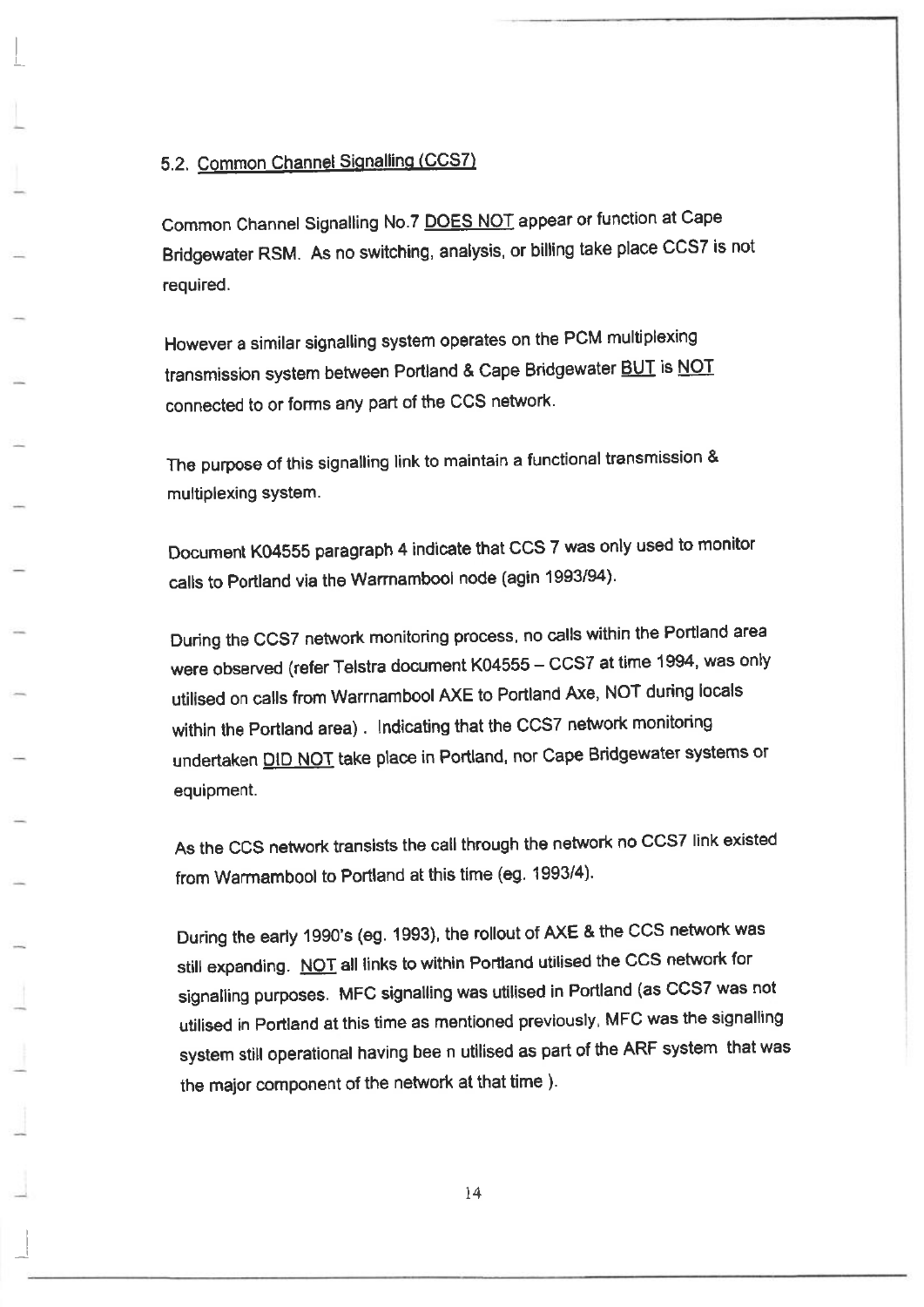Therefore collection of CCST data & the associated reporting of the network performance when related to services connected to Cape Bridgewater RSM' was inconclusive & flawed, as it only enable parts of the network hierarchy to be monitored at this time. Where network upgrading had not been completed or implemented the old signalling system were still operational and required for network operation. The monitoring techniques utilised for CCST were not applicable or relevant to the existing and obsolete systems and technologies.

I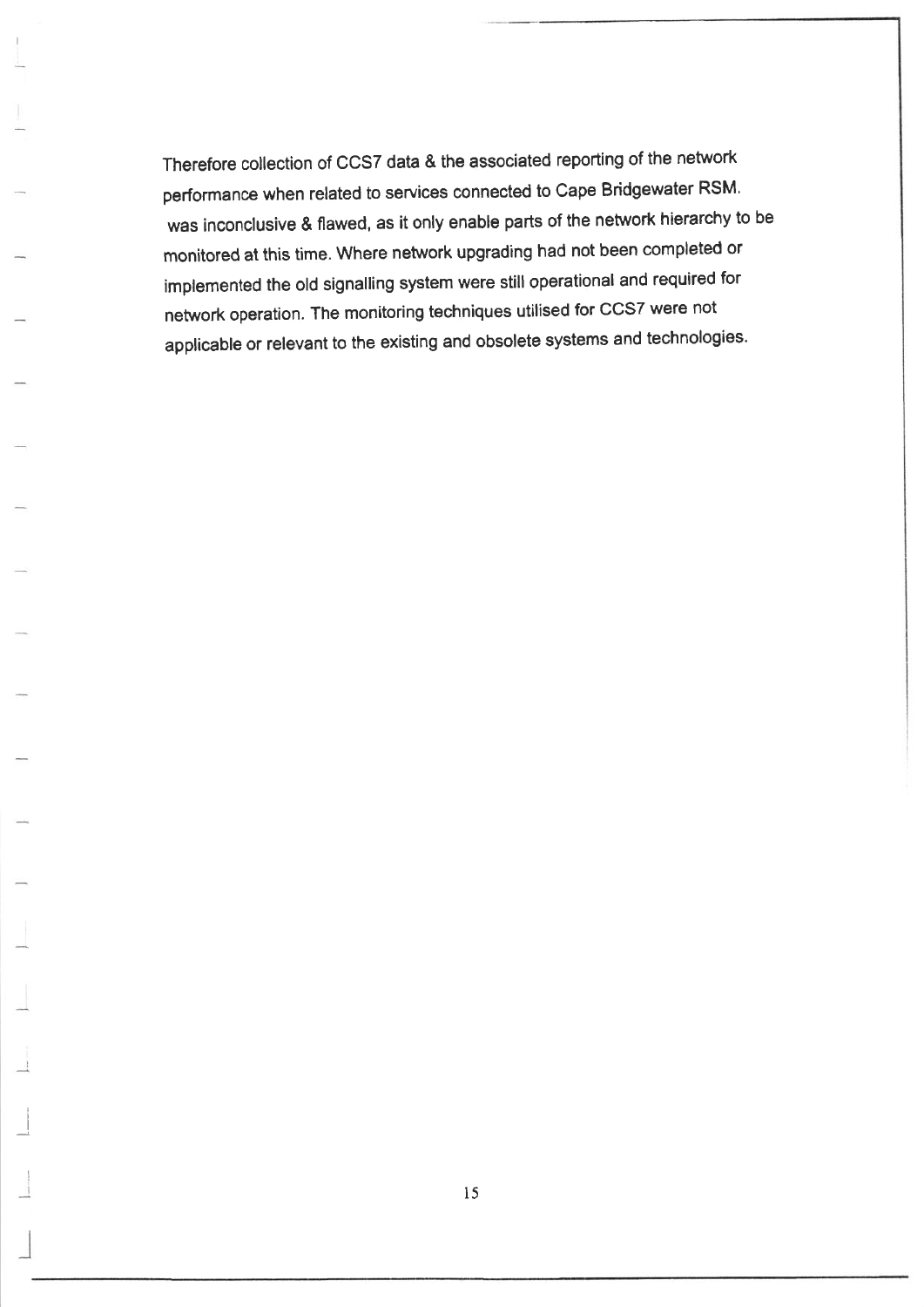#### 5.3. Test Calls

The documentation indicated that in the region of 13,000<sup>+</sup> test calls were placed to the test numbers nominated (eg. Portland number range).

These test calls were undertaken by Bell canada lnternational (BCl) and by Telstra Network Operations (NEAT testing).

#### 5.3.1. BCI Testing

 $\overline{\mathbf{a}}$ 

The BCI tests were primarily from Traftic Route Test located across the network to TCARS/PTARS connected to 055 267 211 As indicated previously, the testing time for such calls is typically 24<sup>+</sup> seconds (minimum). The actual time being 43.9 seconds (ref doc. N00006).

The analysis of times indicated for **ALL** tests reported from all TRT's listed, reveals major conflict in call traffic to the test numbers. Test times allocated from specific originating exchanges were in conflict with other simultaneous calls made from other locations. As the same test terminating number was also allocated to multiple originating testing (TRT) units, serious levels of call conflict would naturally occur.

such significant (this is significant as the level of simultaneous call generation as documented could and would result in call conflict generating a HIGH level of fault reports during the testing regime) overlap of testing time & testing period WOULD result in high levels of call failures due to congestion, & busy number. (simultaneous calls to the same number where only 1 call can be successful MUST and WILL result in a large number of call failures being recorded - the test call is not successful - CALL FAILURE)

No such failures were reported. Hence the only realistic technical conclusions that can be derived are that the indicated tests were: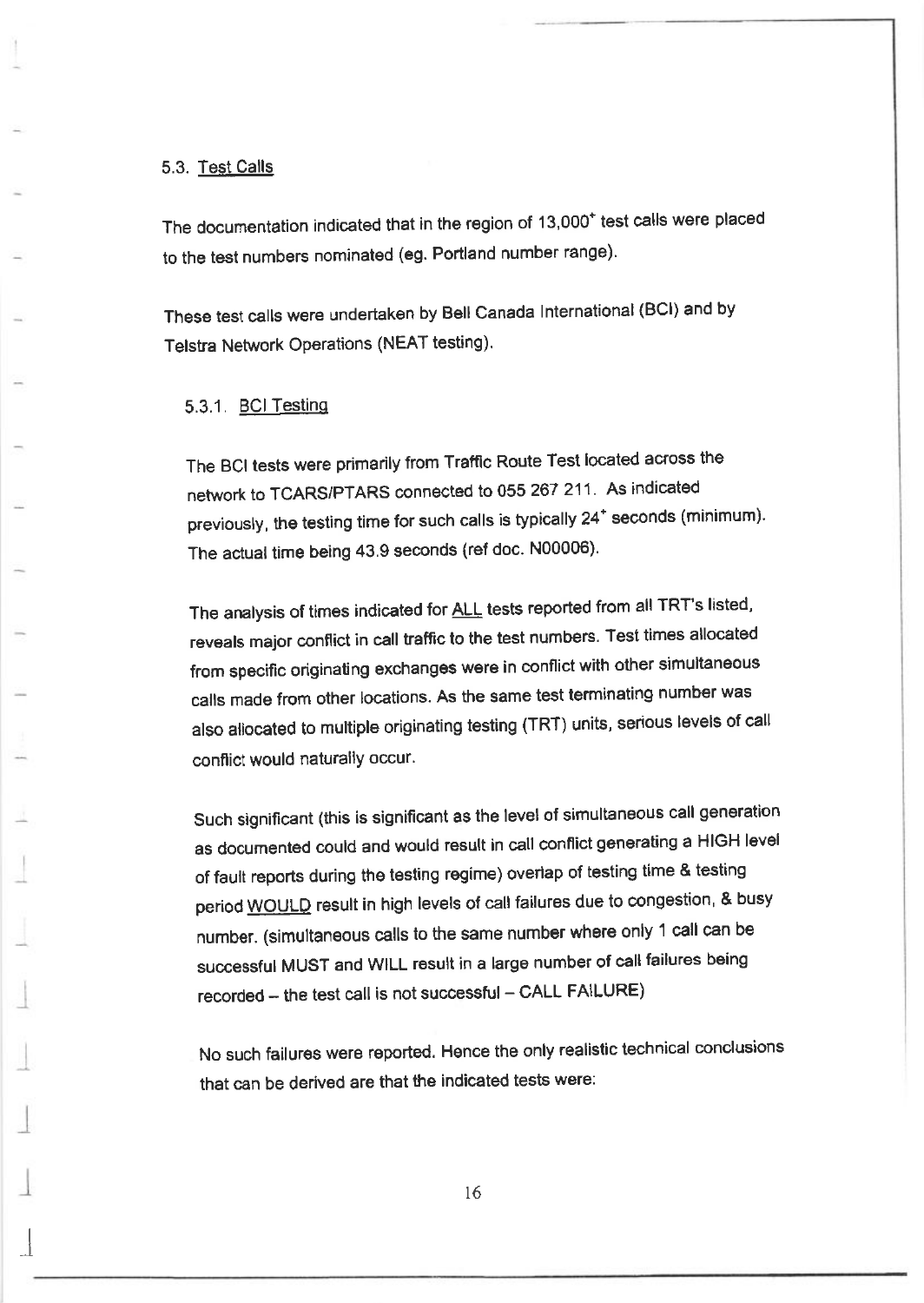a. Not undertaken

l

I

- b. Incorrected recorded and documented -fraudently or accidental it is not possible to tell as replication of the tests is not possible nor that the original test notes are not available for analysis
- c. Testing periods flawed and were not undertaken as specified
- d. Testing processes flawed and calls to different terminating numbers were undertaken
- e. Testing processes incomplete when call conflict was noted the tests were abandoned and results incorrectly documented

#### 5.3.2. NEAT Testino

As indicated, the NEAT test requires:

- a. lnstallation of NEAT test units to a dedicated test number.
- b. Test calls held for minimum of 100 seconds.

The test numbers being located in the Portland exchange (number range allocated for Cape Bridgewater subscribers).

The allocated test number being 055 267 211, being the same number allocated for test calls as part of the Bell Canada lnternational testing regime.

Discrepancies associated with the NEAT testing include:

a, Timing of recorded test are in conflict with the TRT test from numerous exchange - utilising same test numbers over same test period. (as mentioned in section 5.3.1 high levels of call failure would have been recorded with such call conflict - this was NOT recorded therefore major discrepancies in the testing and reporting process has been identified)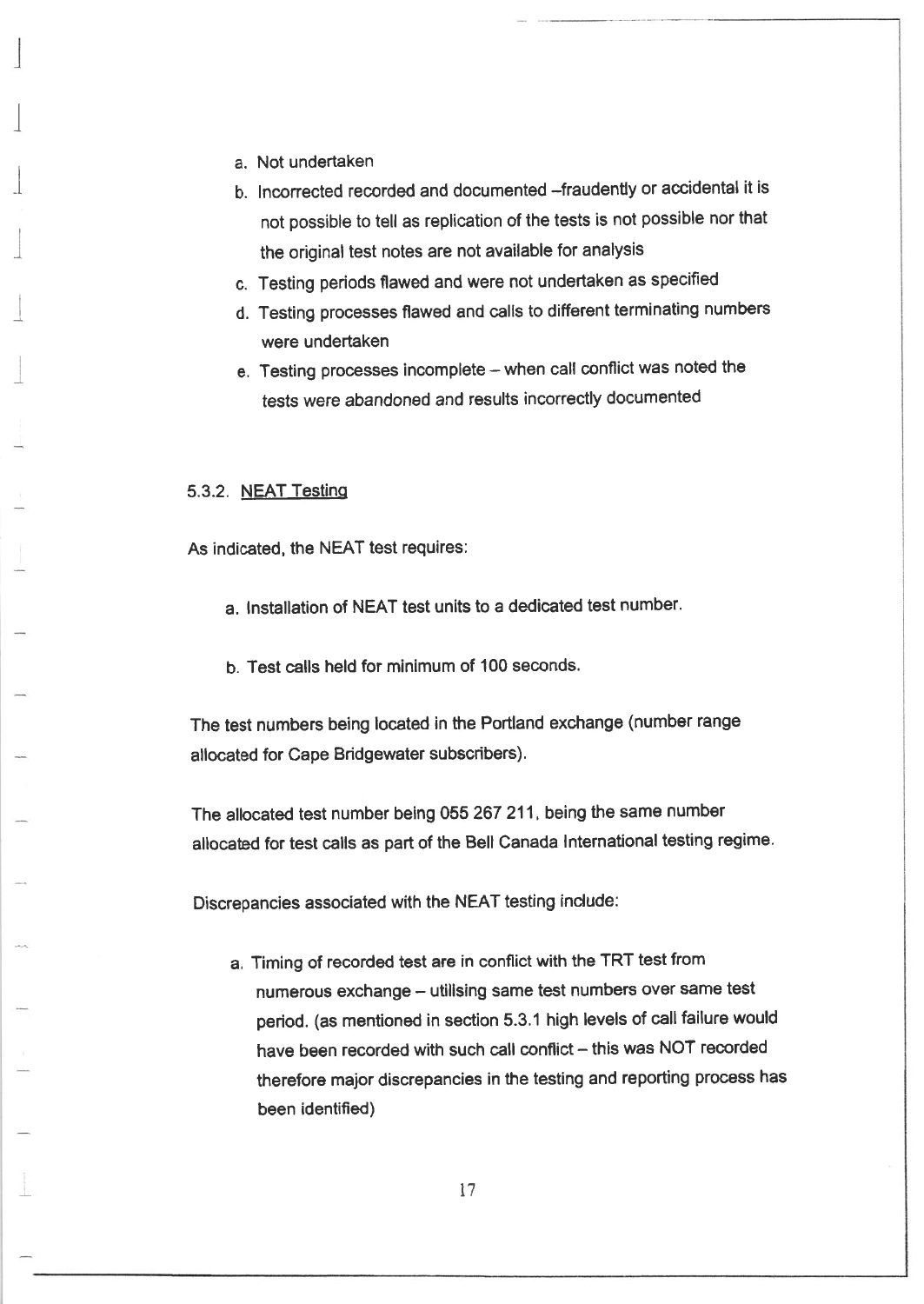b. NEAT testing unit does not utilise the TCARyPTAR terminating set (as NEAT test is a Ericsson designed system it utilises a dedicated terminating set. This set is not the same unit as the TCARS/PTAR' The TCARS/PTAR is not compatible with the NEAT testing system

The results of the test do NOT record any level of "busy connection" (calls failing due to simultaneous calls to the test answering unit) as would be expected (eg encountering busy number) from the high level of duplicated calls to the test number.

Similarly, the call terminating set utilised is not the same unit specified for the two different test regimes occurring at identical time period. Hence for simultaneous calls to be made to the same terminating number ftom two different testing systems the terminating set would have to be change for calls from both system to be successful. The time period for all calls from both originating systems makes this impossible to achieve

The results from both testing regimes are therefore:

- a. Flawed as simultaneous calls by two disparate systems to the same number is impossible to achieve
- b. Lack creditability results cannot be replicated nor can the raw data be examined
- c. Dishonestly reported to achieve the results as document significant fabrication of the document and report would be necessary.

and as such fail to meet the stated operational standard & quality contrary to the claims stated in the reports to Austel dated 10 November 1993 (Telstra doc K35002), BCI Report of 10 November 1993, and others.

## 5.3.3. 008/1800 Testino

Under the Service Verification Testing (SVT) testing of the 008 Service, terminating on service number 055 267 267, a number of calls were made via the new 1800 service terminating on service number 055 267 298.